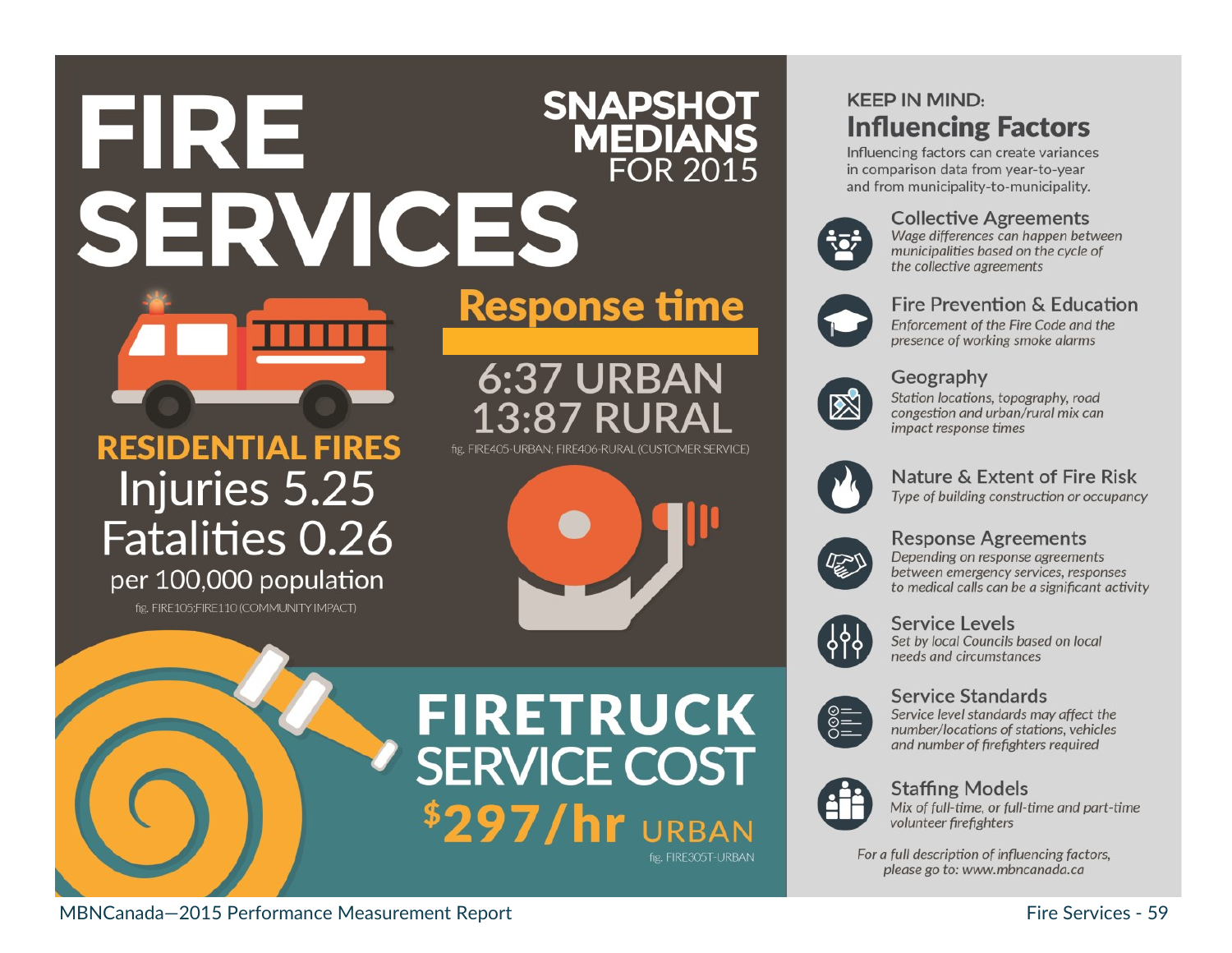#### **Fig. 10.1 Number of Staffed Fire In-Service Vehicle Hours per Capita (Entire Municipality)**

The City of Hamilton and the City of Ottawa have urban and rural components of service delivery, whereas all other municipalities only have an urban component. Urban areas are defined as the area served by full-time firefighters stationed with their vehicles on a continuous basis. Rural areas are served by volunteer firefighters who are on-call to respond to emergencies as they arise. Rural areas also tend to have higher vehicle hours per capita because there is a proportionately smaller number of residents in those response areas.



Source: FIRE230 (Service Level)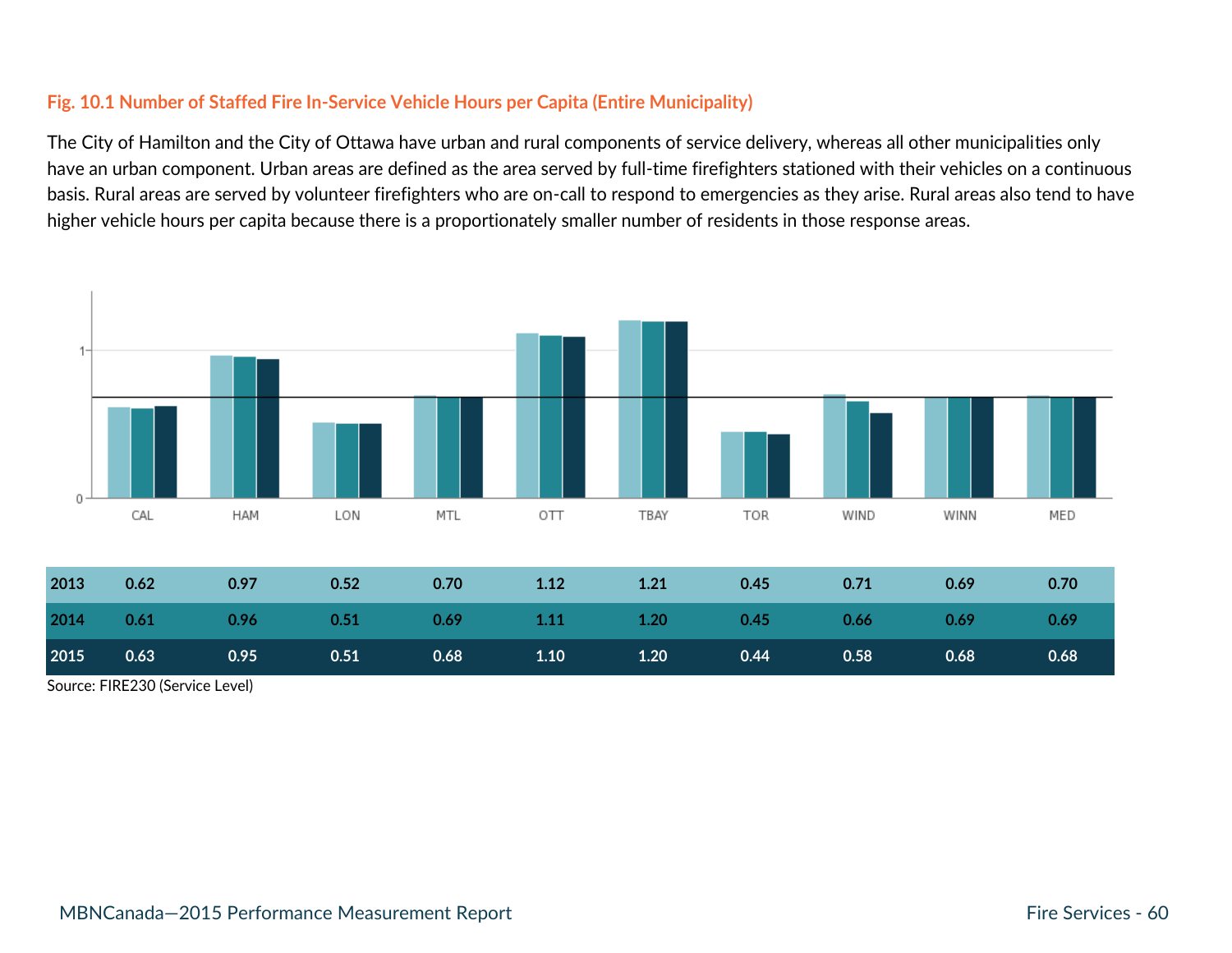#### **Fig. 10.2 Residential Fire Related Injuries per 100,000 Population and Residential Fire Related Fatalities per 100,000 Population (Entire Municipality)**

| <b>Municipality</b> | Residential Fire Related Injuries per 100,000<br><b>Population</b><br>(Entire Municipality) |       |       |  | <b>Residential Fire Related Fatalities per 100,000</b><br><b>Population</b><br>(Entire Municipality) |      |      |  |
|---------------------|---------------------------------------------------------------------------------------------|-------|-------|--|------------------------------------------------------------------------------------------------------|------|------|--|
|                     | 2013                                                                                        | 2014  | 2015  |  | 2013                                                                                                 | 2014 | 2015 |  |
| <b>CAL</b>          | 0.78                                                                                        | 1.67  | 1.71  |  | 0.43                                                                                                 | 0.42 | 0.00 |  |
| <b>HAM</b>          | 7.22                                                                                        | 4.95  | 4.18  |  | 0.19                                                                                                 | 0.18 | 0.18 |  |
| <b>LON</b>          | 6.96                                                                                        | 8.74  | 5.25  |  | 0.54                                                                                                 | 0.26 | 0.26 |  |
| <b>MTL</b>          | 3.29                                                                                        | 1.50  | 1.15  |  | 0.57                                                                                                 | 0.46 | 0.35 |  |
| <b>OTT</b>          | 2.44                                                                                        | 2.94  | 3.33  |  | 0.32                                                                                                 | 0.11 | 0.52 |  |
| <b>TBAY</b>         | 3.66                                                                                        | 7.33  | 13.74 |  | 0.00                                                                                                 | 0.00 | 0.00 |  |
| <b>TOR</b>          | 4.00                                                                                        | 5.48  | 5.34  |  | 0.40                                                                                                 | 0.32 | 0.42 |  |
| <b>WIND</b>         | 21.81                                                                                       | 13.75 | 18.97 |  | 0.95                                                                                                 | 0.95 | 0.47 |  |
| <b>WINN</b>         | 13.30                                                                                       | 11.70 | 8.35  |  | 0.72                                                                                                 | 0.14 | 0.14 |  |
| <b>MED</b>          | 4.00                                                                                        | 5.48  | 5.25  |  | 0.43                                                                                                 | 0.26 | 0.26 |  |
| Source:             | FIRE105 (Community Impact)                                                                  |       |       |  | FIRE110 (Community Impact)                                                                           |      |      |  |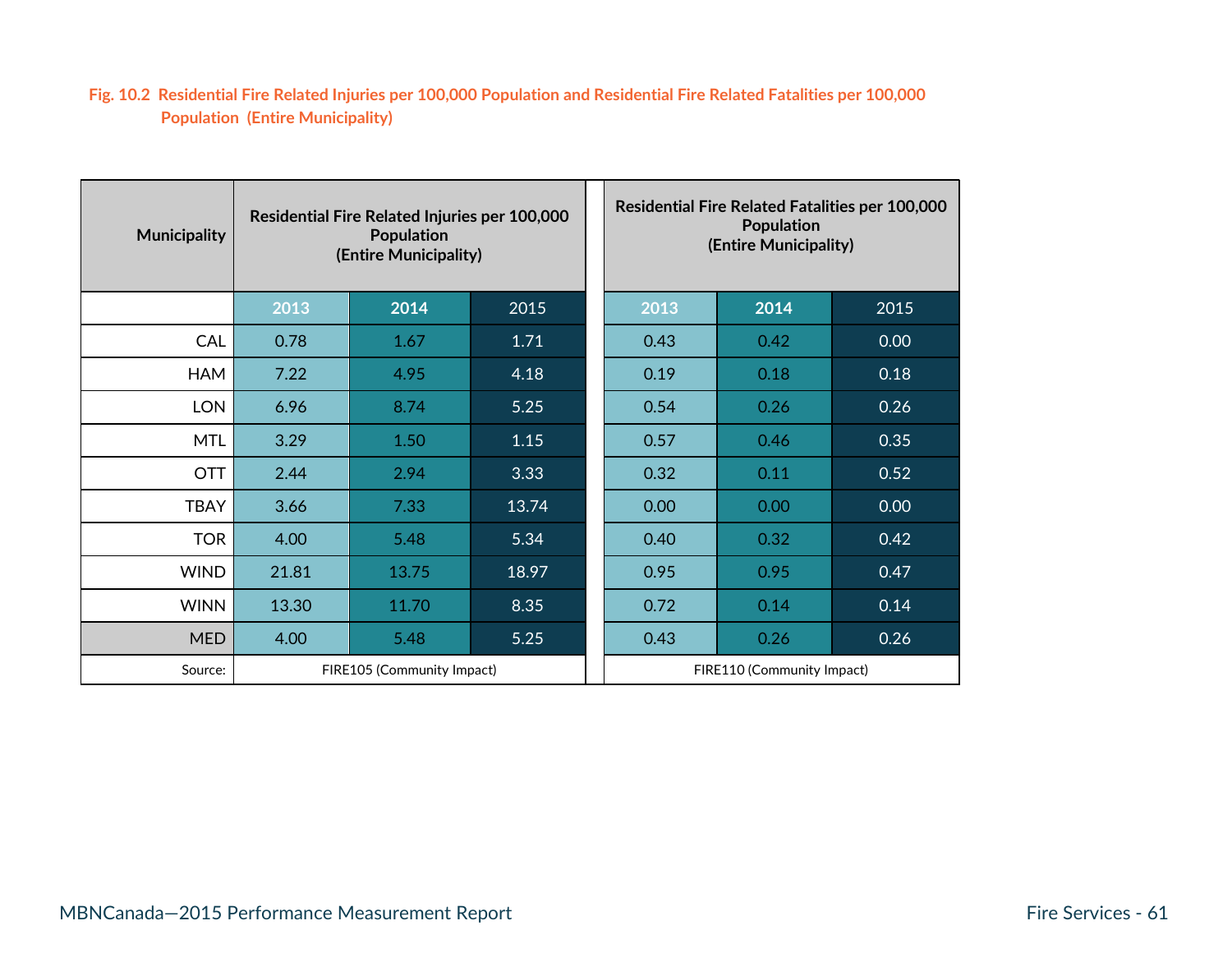#### **Fig. 10.3 Rate of Residential Structural Fires with Losses per 1,000 Households (Entire Municipality)**



Source: FIRE115 (Community Impact)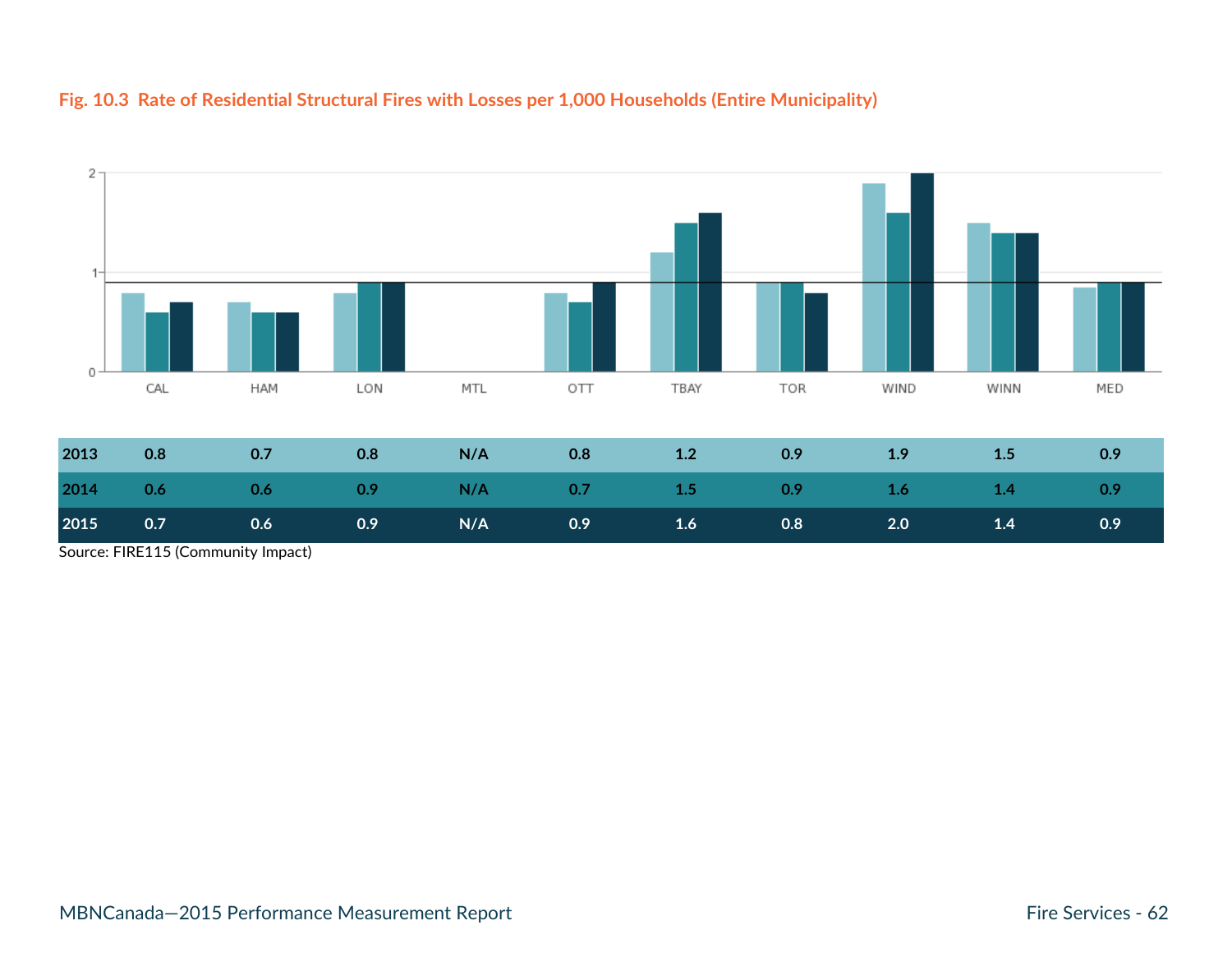### **Fig. 10.4 Actual 90th Percentile- Fire Station Notification Response Time in Minutes (Urban and Rural)**

Each municipality has a different mix of vehicle types and staffing modes, reflecting its fire and community risks. Hamilton and Ottawa are the only municipalities with both urban and rural components.

| <b>Municipality</b> | <b>Station Notification Response Time</b><br>90th Percentile (min:sec)<br><b>Urban</b> |      |      |  | <b>Station Notification Response Time</b><br>90th Percentile (min:sec)<br><b>Rural</b> |       |       |  |
|---------------------|----------------------------------------------------------------------------------------|------|------|--|----------------------------------------------------------------------------------------|-------|-------|--|
|                     | 2013                                                                                   | 2014 | 2015 |  | 2013                                                                                   | 2014  | 2015  |  |
| <b>CAL</b>          | 7:08                                                                                   | 6:44 | 5:29 |  |                                                                                        |       |       |  |
| <b>HAM</b>          | 6:45                                                                                   | 6:55 | 6:52 |  | 13:20                                                                                  | 13:06 | 13:43 |  |
| <b>LON</b>          | 6:05                                                                                   | 6:03 | 5:59 |  |                                                                                        |       |       |  |
| <b>MTL</b>          | 5:39                                                                                   | 6:20 | 6:02 |  |                                                                                        |       |       |  |
| <b>OTT</b>          | 6:50                                                                                   | 6:35 | 6:37 |  | 13:53                                                                                  | 14:59 | 14:32 |  |
| <b>TBAY</b>         | 6:40                                                                                   | 6:46 | 6:38 |  |                                                                                        |       |       |  |
| <b>TOR</b>          | 6:44                                                                                   | 6:38 | 6:34 |  |                                                                                        |       |       |  |
| <b>WIND</b>         | 6:58                                                                                   | 7:15 | 7:21 |  |                                                                                        |       |       |  |
| <b>WINN</b>         | 6:49                                                                                   | 6:55 | 6:51 |  |                                                                                        |       |       |  |
| <b>MED</b>          | 6:45                                                                                   | 6:44 | 6:37 |  | 13:37                                                                                  | 14:02 | 14:07 |  |
| Source:             | FIRE405 (Customer Service)                                                             |      |      |  | FIRE406 (Customer Service)                                                             |       |       |  |